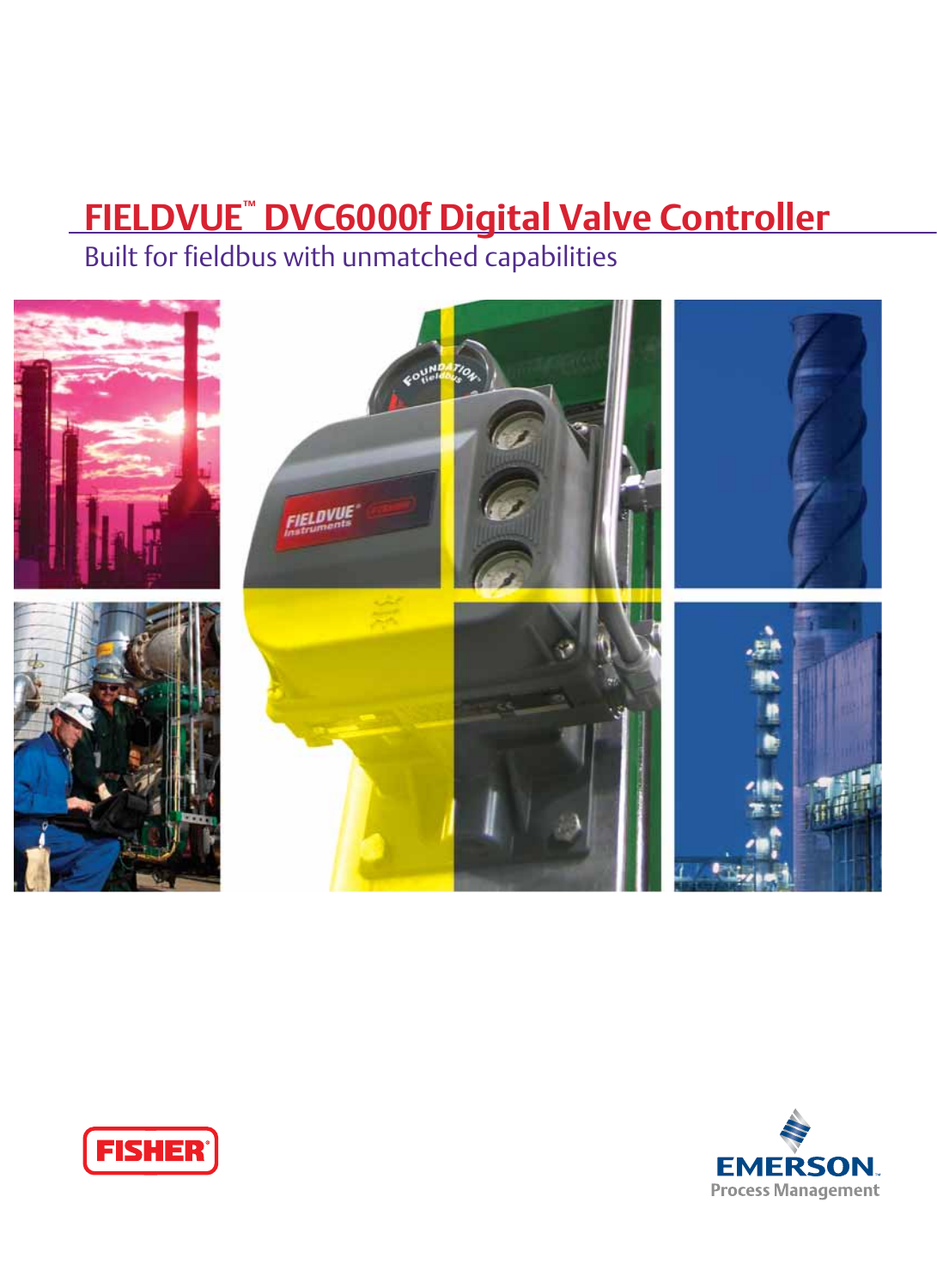### **Digital Valve Controller**

# **DVC6000f Built for fieldbus with unmatched capabilities**

he DVC6000f for FOUNDATION™ fieldbus is the newest addition to Emerson's family of Fisher® FIELDVUE™ digital valve controllers. These instruments have established an industry benchmark for fast, accurate response and valve diagnostics. With new, unmatched capabilities, the DVC6000f helps you improve control and availability while reducing maintenance costs. **T**

#### **Easy Diagnostics, No Roadblocks**

With FIELDVUE Performance Diagnostics (PD) capability inside the DVC6000f instrument, control valve maintenance is easier. PD runs continuously, analyzing valve and actuator data while the valve remains in service, controlling the process normally. From the information gathered, the DVC6000f can trigger PlantWeb™ alerts that forewarn valve performance problems before they impact process operation.

#### **Extremely Fast Control Loops—100 Milliseconds**

Imagine running fast control execution on every process loop across your plant! With the DVC6000f, fast AO and PID block execution

support a 100 millisecond loop macro-cycle. Placing the control in the DVC6000f greatly reduces upfront configuration engineering costs and system controller loading. Integration with Emerson's DeltaV ™ digital automation system provides easy to use PID Auto Tune and loop analysis tools.



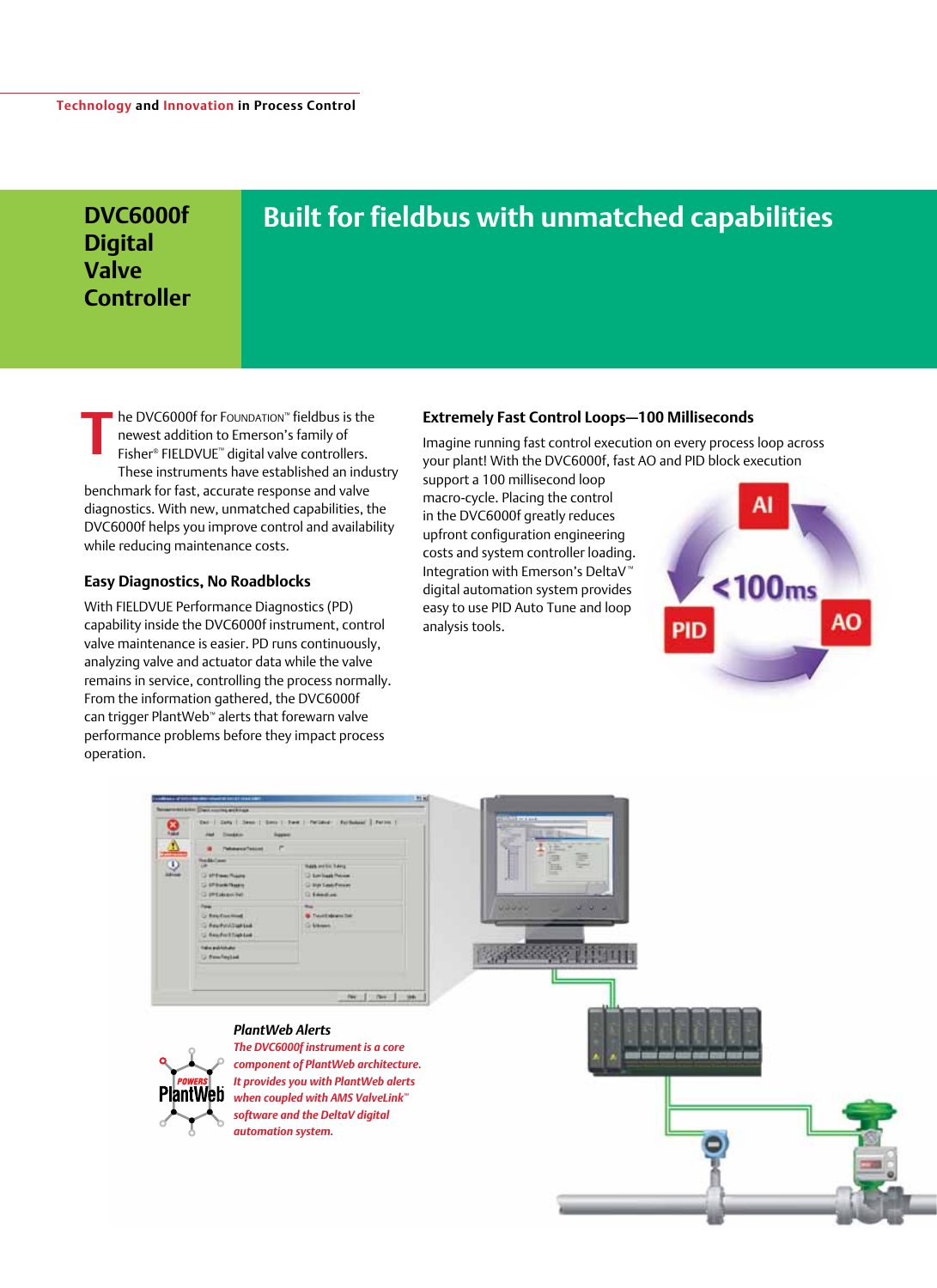#### **Transition to Fieldbus Without Taking the Process Down**

The ability of the DVC6000f instrument to function in two operating modes, pressure and travel, has multiple benefits for hot cutovers. Personnel can locate the DVC6000f on the valve, make a fieldbus connection and configure it to pressure control mode to perform as a fieldbus-to-pressure transducer, providing input to the existing pneumatic positioner. Then, when the control room is ready, the DVC6000f can be easily switched to travel control, replacing the pneumatic positioner.

#### **Unequaled Control Performance**

Tight closed-loop control of the process delivers reduced process variability, the bottom line for quality and profitability. With the DVC6000f instrument you can count on the same superb control that you're used to with the DVC6000 (HART®) instrument. Since the two instruments respond identically to control signals, you can easily migrate to a fieldbus system while using existing control tuning and maintaining tight process performance.

#### **Valve and Actuator Data at Your Fingertips**

Accurate information is key to valve diagnostics. Valve and actuator spec sheet data for diagnostic use are now embedded in the DVC6000f instrument during factory mounting, assuring timely and accurate information at your fingertips.

#### **Upgrades Made Easy**

Using FIELDVUE HotLink<sup>™</sup> technology, it's now possible to download firmware upgrades to the DVC6000f instrument over the fieldbus segment wiring, with minimal interruption to process operations. This unique capability lets you take advantage of firmware improvements and increased functionality, while making the upgrade process fast and convenient right from the control room.

#### **Ready for Harsh Environments**

The DVC6000f instrument is built to survive in even the toughest environments. Temperature extremes, corrosive atmospheres and hazardous areas are all home to the DVC6000f. Optional stainless steel construction and remote mounting provide added durability to fit any application need.

#### *Universal Mounting*

*The DVC6000f can be mounted to any linear or rotary valve actuator. Over 800 pre-designed controller-to-actuator mountings are available.* 









#### *Field Configurable*

*Designed to support all devices using the Foundation fieldbus or HART communication protocols—including the DVC6000f—the 375 Field Communicator enables you to configure and maintain all of your instruments and valves with one handheld device.*